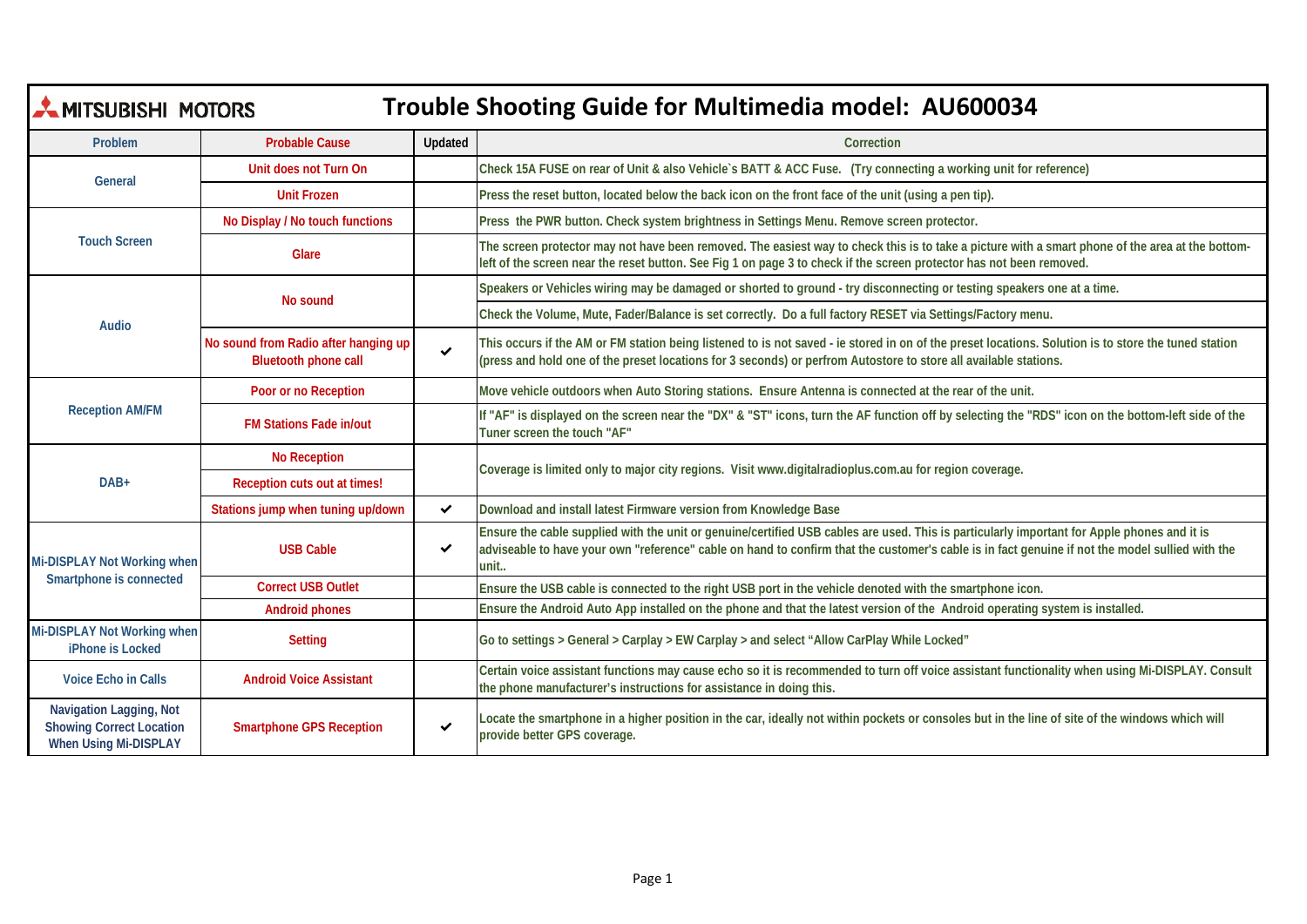| Problem               | <b>Probable Cause</b>                                                                              | Updated      | Correction                                                                                                                                                                                                                                                                                                                                                                                                                                                                                                                                                                                                                                                                                                                                                                                                             |
|-----------------------|----------------------------------------------------------------------------------------------------|--------------|------------------------------------------------------------------------------------------------------------------------------------------------------------------------------------------------------------------------------------------------------------------------------------------------------------------------------------------------------------------------------------------------------------------------------------------------------------------------------------------------------------------------------------------------------------------------------------------------------------------------------------------------------------------------------------------------------------------------------------------------------------------------------------------------------------------------|
| <b>Phone Charging</b> | <b>Phone Charges Slowly</b><br>when connected to Mi-DISPLAY /<br><b>Appears to "Drain Battery"</b> | $\checkmark$ | The Mi-DISPLAY USB connection not only provides an on-screen phone interface but will also charge it. Please note that the available charge rate<br>is 1A so depending on the number of functions being performed by the phone, for example Navigation and Audio Streaming, the charge rate will be<br>reduced compared to charging while not operating Mi-DISPLAY (in other words charge at a lesser rate than the phone is using current). This is due<br>to the fact that the connection is a data link and is not fast charge. This an issue with most Apple and Android systems.<br>Suggested improvements include closing non-essential apps, utilising low power mode and re-positioning the phone (maybe out of a pocket or<br>bag) to allow better cellular coverage which in turn will reduce battery usage. |
|                       | iPhone does not charge over 80%<br>when connected to the unit                                      |              | There is a factory setting called "Optimised Battery Charging" that can be found in: Settings/Battery/Battery Health (see<br>https://support.apple.com/en-au/HT210512). This setting restricts when the phone can charge over 80%. By turning this function off, the phone can<br>charge over 80%                                                                                                                                                                                                                                                                                                                                                                                                                                                                                                                      |
| <b>Blutooth</b>       | <b>Not Pairing</b>                                                                                 |              | Turn your mobile completely off and restart it. Open Bluetooth settings on your phone and please it open when trying to connect and make sure<br>Bluetooth is turned on.                                                                                                                                                                                                                                                                                                                                                                                                                                                                                                                                                                                                                                               |

## **ANDRIOD Smartphone Mi-DISPLAY Specific Issues\***

| Android Auto not<br><b>Working/Connecting</b>            | <b>Latest Software/Firmware</b>                                                                                                  | ✔            | Make sure Android Auto is installed on the phone and the latest version is installed (open google Play store and check for updates).<br>Ensure apps<br>like Google Play Services are updated |
|----------------------------------------------------------|----------------------------------------------------------------------------------------------------------------------------------|--------------|----------------------------------------------------------------------------------------------------------------------------------------------------------------------------------------------|
|                                                          | Memory/Data                                                                                                                      | ✔            | Clear all of the saved data in the Android Auto cache                                                                                                                                        |
|                                                          | <b>Accepted/Rejected Cars in Android</b><br><b>Auto App</b>                                                                      | ✔            | Find Advanced Settings/Android Auto and "forget" all cars in the app then try reconnecting or check to see if the phone is listed in the Rejected<br>cars header                             |
| Spotify / Music Player volume<br>lower compared to radio | <b>Android Auto Settings (which vary</b><br>from handset brand to brand).<br>Please see these suggestions                        | $\checkmark$ | Turn off "Normalise Volume" in Spotify app settings                                                                                                                                          |
|                                                          |                                                                                                                                  |              | If the phone's audio settings have EQ settings applied, please remove them (ie set to default)                                                                                               |
|                                                          |                                                                                                                                  |              | Make sure handset volume is full once the Bluetooth connection starts                                                                                                                        |
|                                                          |                                                                                                                                  |              | Depending on handset brand, turn off "Adapt Sound"                                                                                                                                           |
| Random Screen "Freezes" /<br><b>Black Screen</b>         | <b>Android Auto Operating System</b><br>Please google the phone model for<br>specific help - please see some<br>suggestions here | ✔            | Try unlocking/locking the phone                                                                                                                                                              |
|                                                          |                                                                                                                                  | $\checkmark$ | Set Android Auto services to high performance mode                                                                                                                                           |
|                                                          |                                                                                                                                  | $\checkmark$ | Disable battery optimizations for all Android Auto services                                                                                                                                  |
| <b>Screen Resolution Lower than</b>                      | <b>Android Auto Specific</b>                                                                                                     | ✓            | This is the resolution available from Android Auto for this unit. By comparison, Apple CarPlay provides a higher resolution.                                                                 |
| Home Screen When Android                                 |                                                                                                                                  |              |                                                                                                                                                                                              |
| <b>Phone Connected</b>                                   |                                                                                                                                  |              |                                                                                                                                                                                              |

\* These issues are related to the Android Auto operating system and are not limititations of Mi-DISPLAY